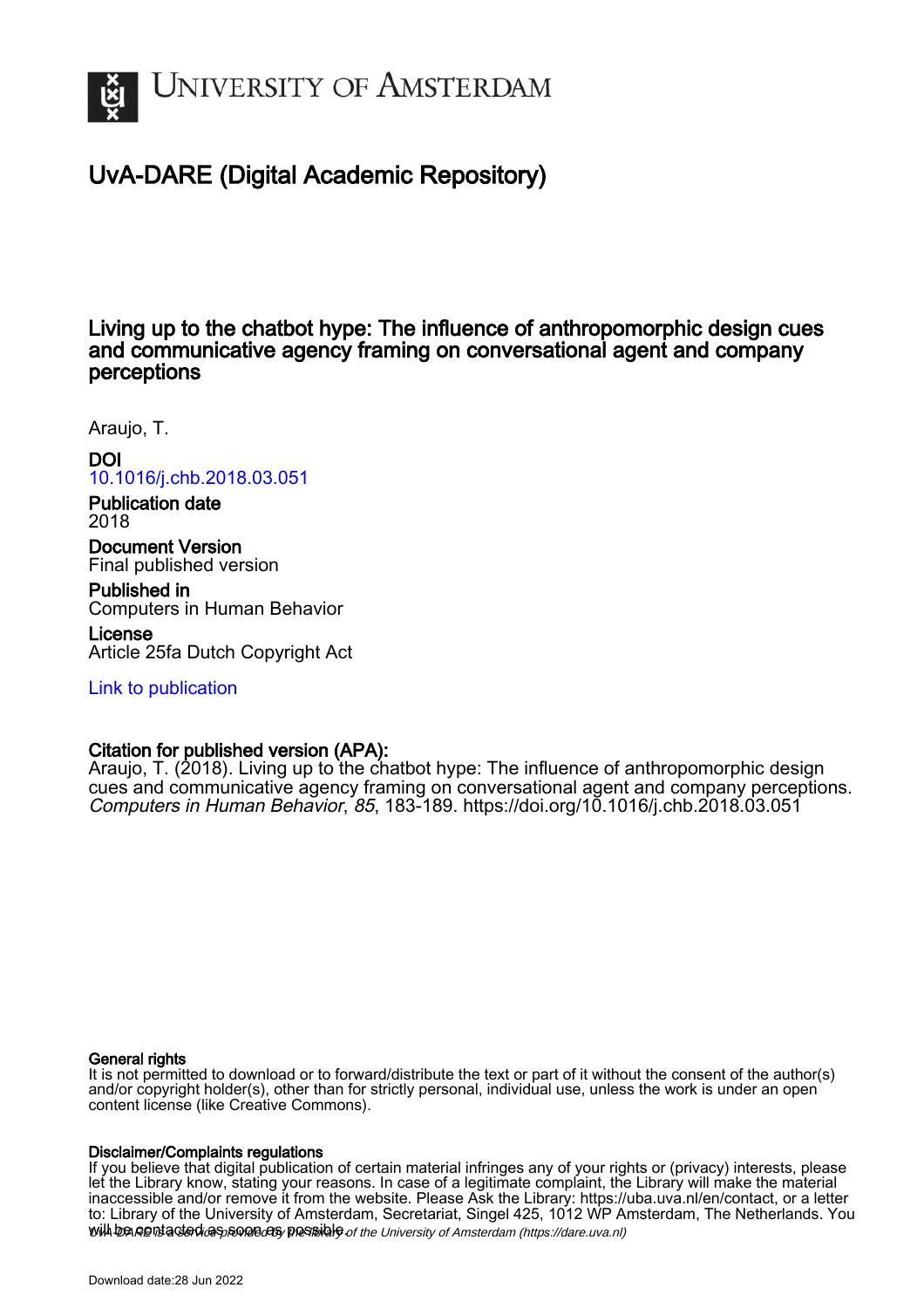[Computers in Human Behavior 85 \(2018\) 183](https://doi.org/10.1016/j.chb.2018.03.051)-[189](https://doi.org/10.1016/j.chb.2018.03.051)

Contents lists available at ScienceDirect

# Computers in Human Behavior

journal homepage: <www.elsevier.com/locate/comphumbeh>

# Full length article

# Living up to the chatbot hype: The influence of anthropomorphic design cues and communicative agency framing on conversational agent and company perceptions



# Theo Araujo

Amsterdam School of Communication Research (ASCoR), University of Amsterdam, P.O. Box 15793, 1001 NG Amsterdam, The Netherlands

#### article info

Article history: Received 3 August 2017 Received in revised form 22 March 2018 Accepted 29 March 2018 Available online 29 March 2018

Keywords: Disembodied conversational agents Chatbots Service encounters Social presence Anthropomorphism

#### **ABSTRACT**

Disembodied conversational agents in the form of chatbots are increasingly becoming a reality on social media and messaging applications, and are a particularly pressing topic for service encounters with companies. Adopting an experimental design with actual chatbots powered with current technology, this study explores the extent to which human-like cues such as language style and name, and the framing used to introduce the chatbot to the consumer can influence perceptions about social presence as well as mindful and mindless anthropomorphism. Moreover, this study investigates the relevance of anthropomorphism and social presence to important company-related outcomes, such as attitudes, satisfaction and the emotional connection that consumers feel with the company after interacting with the chatbot. © 2018 Elsevier Ltd. All rights reserved.

# 1. Introduction

Disembodied conversational agents (DCAs) in the form of chatbots are now a reality on social media and messaging apps. Over 100,000 chatbots have been created in less than one year on Facebook Messenger alone [\(Johnson, 2017\)](#page-7-0), and these agents are designed to execute tasks as simple as sending airline tickets, or as complex as giving health, financial or shopping advice. While companies increasingly employ these conversational agents with consumers, the technology has thus far yielded mixed results, with recent reports indicating high failure rates in interactions with Facebook users (e.g., [Orlowski, 2017](#page-7-0)). Moreover, the technology itself is frequently met with consumer skepticism as shown by market research in several European countries (e.g., [Elsner, 2017\)](#page-6-0). Consumers indicate preference to engage with humans, and suggest a general resistance against chatbot technology.

Overall skepticism and resistance against chatbots highlights two critical challenges in implementing DCAs for real-life interactions with consumers on social media and messaging applications. First, to be successful, designers and companies must understand how to best introduce these agents to consumers and the extent to which the framing used to describe these agents

influences consumer perceptions, including the level of anthropomorphism and of social presence attributed to the chatbot. Second, it is also critical to understand how designing cues to provide human-like attributes to the agent (e.g., language style, human name etc.) influence the perceptions about the conversational agent, and how these perceptions, in turn, also influence how consumers feel about companies using these agents. These challenges become increasingly relevant given that the interface between companies and consumers is "gradually evolving to become technology dominant (i.e., Intelligent Assistants acting as a service interface) rather than human-driven (i.e., service employee acting as service interface)" (Larivière et al., 2017, p. 239).

This study employs an experimental design using actual chatbots built with current technology to address these challenges. More specifically, it explores the extent to which (1) the frame used to describe the chatbot and (2) the adoption of anthropomorphic cues in the chatbot design influence perceptions about anthropomorphism and social presence attributed to the chatbot, and (3) how perceived anthropomorphism and social presence can, in turn, influence attitudes towards the company, customer satisfaction, and the level of emotional connection that consumers feel with a company.

It is important to note that conversational agents may be embodied or disembodied. Embodied conversational agents (ECAs) E-mail address: [t.b.araujo@uva.nl.](mailto:t.b.araujo@uva.nl) have a (virtual) body or face, usually human-like. By being

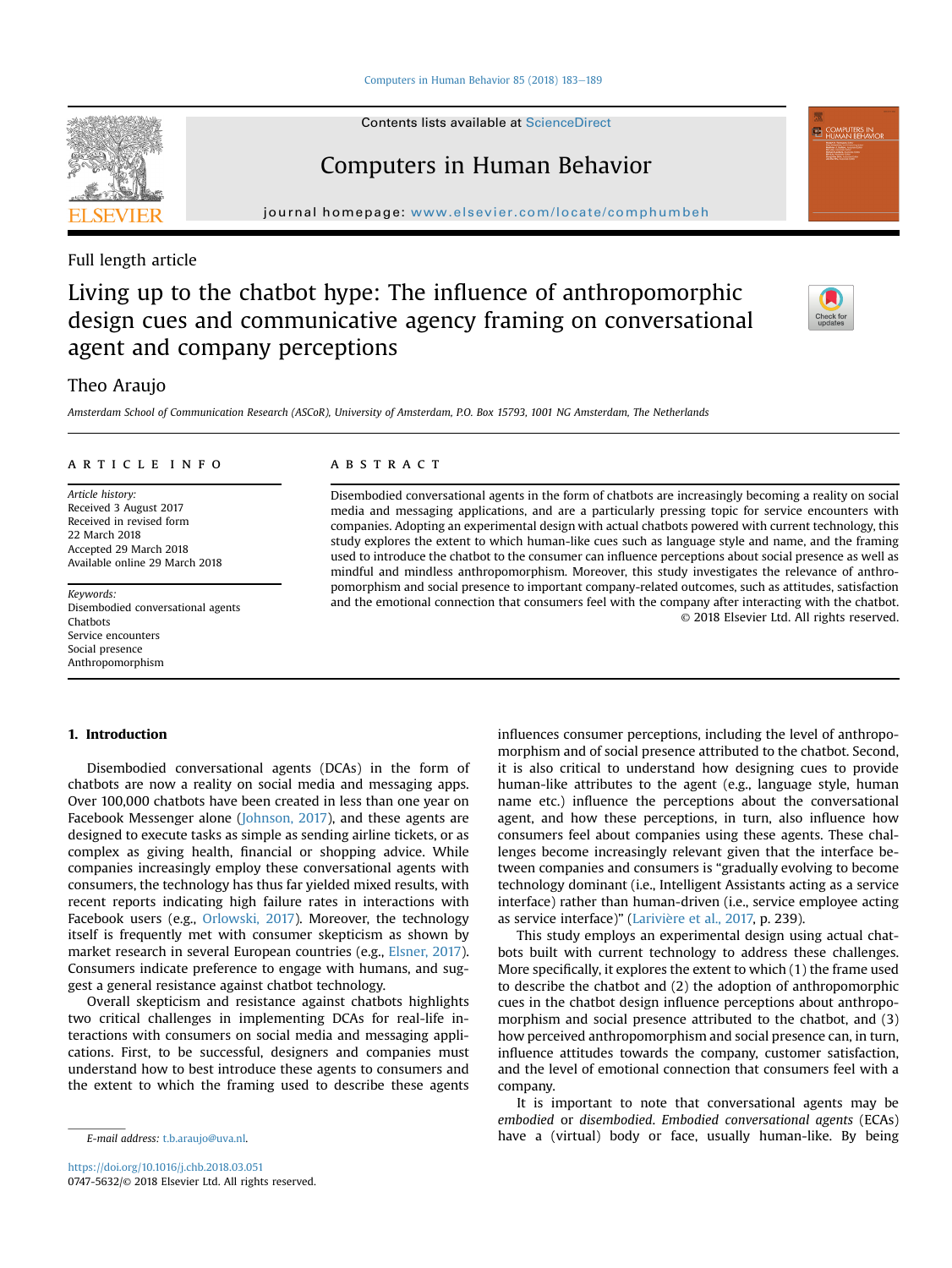embodied, ECAs not only engage in a dialogue via language (text or speech), but are also able to use nonverbal communication cues (e.g., facial expressions, gaze, body movements, distance) in realtime interactions with users, raising questions regarding the effects of embodiment on user perceptions of and reactions with these agents ([Kr](#page-7-0)ä[mer, Bente, Eschenburg,](#page-7-0) & [Troitzsch, 2009](#page-7-0)). The proposal here, however, is that chatbots on social media and messaging apps should be considered disembodied conversational agents (DCAs), as they communicate with users primarily via a messaging-based interface. This interface allows text and other types of media (including images, cue cards, and videos) to be exchanged between the DCA and the user in a dialogical manner, yet, importantly, it does not allow for an embodied, real-time and dynamic physical representation of the agent, except for a (static) profile picture, thereby omitting nonverbal communication cues.

This study extends earlier research by explicitly testing the influence of design cues on disembodied conversational agents in marketing, complementing past research on embodied agents (e.g., [Etemad-Sajadi, 2016; Etemad-Sajadi](#page-6-0) & [Ghachem, 2015; Verhagen,](#page-6-0) [van Nes, Feldberg,](#page-6-0) & [van Dolen, 2014](#page-6-0)). Second, it extends the notion of communicative agency framing ([Corti](#page-6-0) & [Gillespie, 2016\)](#page-6-0), testing the extent to which framing the agent as an artificial intelligence influences perceived anthropomorphism and social presence. It also extends earlier findings regarding mindful and mindless anthropomorphism in the context of computers or websites (e.g., [Kim](#page-7-0) & [Sundar, 2012; Nass](#page-7-0) & [Moon, 2000\)](#page-7-0) by investigating the applicability of these two concepts in the context of disembodied conversational agents (DCAs). Moreover, research on conversational agents for marketing has often focused on agents integrated to website experiences, while this study extends this line of research to conversational agents integrated on a social media/ messaging applications as is increasingly the case with DCAs in reallife settings. Finally, and perhaps more importantly from a practitioner perspective, it explores how DCA design and perceptions influence important outcomes for companies that may want to employ them.

In summary, the current study addresses the following question: To what extent do anthropomorphic design cues and communicative agency framing influence perceptions about the chatbot, and a company?

# 2. Theoretical framework

# 2.1. Embodied and disembodied conversations with artificial intelligence

Conversational agents can be defined as "software that accepts natural language as input and generates natural language as output, engaging in a conversation with the user" (Griol, Carbó,  $\&$  [Molina,](#page-7-0) [2013](#page-7-0), p. 760). While computer agents, generally called bots, can be used for multiple reasons including, for example, Wikipedia edits (Clément & [Guitton, 2015](#page-6-0)), chatbots may be considered social bots as they are designed to communicate with humans, and substitute for other humans ([Zhao, 2003](#page-7-0)) by mimicking human-tohuman communication ([Edwards, Beattie, Edwards,](#page-6-0) & [Spence,](#page-6-0) [2016](#page-6-0)). Current chatbots have significantly better capabilities for maintaining conversations than earlier versions [\(Shah, Warwick,](#page-7-0) [Vallverdú,](#page-7-0) & [Wu, 2016\)](#page-7-0) because of ongoing advances in natural language processing and artificial intelligence.

Research shows that embodiment itself is sufficient to trigger different behavior such as repairing interactions, even if the users are aware that they are talking to a conversational agent [\(Corti](#page-6-0)  $\&$ [Gillespie, 2016](#page-6-0)). It remains to be seen, however, under which conditions the current generation of thousands of disembodied chatbots with whom social media users interact via messaging interfaces or apps, are able to trigger anthropomorphic perceptions. Moreover, conversational agent research in marketing contexts suggests that ECAs are particularly relevant for service encounters and for online sales (e.g., [Chattaraman, Kwon,](#page-6-0) & [Gilbert, 2012;](#page-6-0) [Etemad-Sajadi, 2016; Holzwarth, Janiszewski,](#page-6-0) & [Neumann, 2006;](#page-6-0) [Lunardo, Bressolles,](#page-6-0) & [Durrieu, 2016; McGoldrick, Keeling,](#page-6-0) & [Beatty, 2008; Shank, 2013; Verhagen et al., 2014](#page-6-0)). This research usually has focused on how physical characteristics or embodied behavior of the ECA may influence consumers, for example when presented on a company website [\(Etemad-Sajadi, 2016; Holzwarth](#page-6-0) [et al., 2006\)](#page-6-0), in online virtual worlds such as Second Life [\(Jin](#page-7-0) & [Sung,](#page-7-0) [2010; Jin, 2009\)](#page-7-0) or even as a physical robot in a store ([Bertacchini,](#page-6-0) [Bilotta,](#page-6-0) & [Pantano, 2017\)](#page-6-0). These studies suggest that perceived anthropomorphism  $-$  i.e., "the assignment of human traits and characteristics to computers" [\(Nass](#page-7-0) & [Moon, 2000,](#page-7-0) p. 82) – and social presence  $-$  i.e., the feeling that another being "(living or synthetic) also exist in the world and appear to react to you" ([Heeter, 1992,](#page-7-0) p. 265) – are important factors in human-agent interaction.

#### 2.2. Social reactions to conversational agents

Studies based on the Computers Are Social Actors (CASA) paradigm have shown that people tend to respond socially to computers, similarly to other humans, even when aware they are interacting with a machine [\(Nass](#page-7-0) & [Moon, 2000; Reeves](#page-7-0) & [Nass,](#page-7-0) [1996](#page-7-0)). While the initial studies focused on experiments with computers, television and media in general, this paradigm has been successfully used to investigate social responses to websites ( $\overline{\text{Kim }\&}$ [Sundar, 2012](#page-7-0)), computer agents used for interviews [\(Hasler,](#page-7-0) [Tuchman,](#page-7-0) & [Friedman, 2013; Pickard, Roster,](#page-7-0) & [Chen, 2016\)](#page-7-0), Twitter bots [\(Edwards, Edwards, Spence,](#page-6-0) & [Shelton, 2014](#page-6-0)) and physical robots [\(Edwards, Edwards, Spence, Harris,](#page-6-0) & [Gambino,](#page-6-0) [2016\)](#page-6-0).

While it is generally established that humans can respond socially to computers, it is also clear that they are aware that computers are not human. It is proposed that social responses to various computer agents are often automatic, taking place spontaneously as a mindless process in which users focus on social cues instead of other agent characteristics ([Nass](#page-7-0) & [Moon, 2000](#page-7-0)). This mindlessness assumption was found in a study [\(Kim](#page-7-0)  $&$  [Sundar, 2012](#page-7-0)) explicitly comparing evaluations of mindful anthropomorphism of a website (i.e., conscious evaluations on whether the website was humanlike, or machine-like) with mindless anthropomorphism (i.e., attribution of human/personal characteristics to the website, such as being friendly or sociable). Study "participants who denied treating the website in human terms […] tended more to attribute personal characters to the website" (p. 249).

Mindful and mindless anthropomorphism found for computers or websites occurring with conversational agents is yet to be studied. As users engage in a much more tangible interaction (dialogue via chat) with a conversational agent compared to navigating a website, one could argue that to deny perceiving the agent in human terms (i.e., denying mindful anthropomorphism) might be less relevant. Consequently, both dimensions of anthropomor $phism$  – mindful and mindless – are addressed in this study by exploring the extent to which anthropomorphic design cues on chatbots influence user perceptions.

Earlier research shows that social reactions to computers in general ([Nass](#page-7-0) & [Moon, 2000](#page-7-0)) and to ECAs in particular (e.g., [von der](#page-7-0) Pütten, Krämer, Gratch, & [Kang, 2010\)](#page-7-0) tend to increase when more social cues are provided, or a system exhibits human-like behavior. This behavior may be related to embodiment for ECAs, or other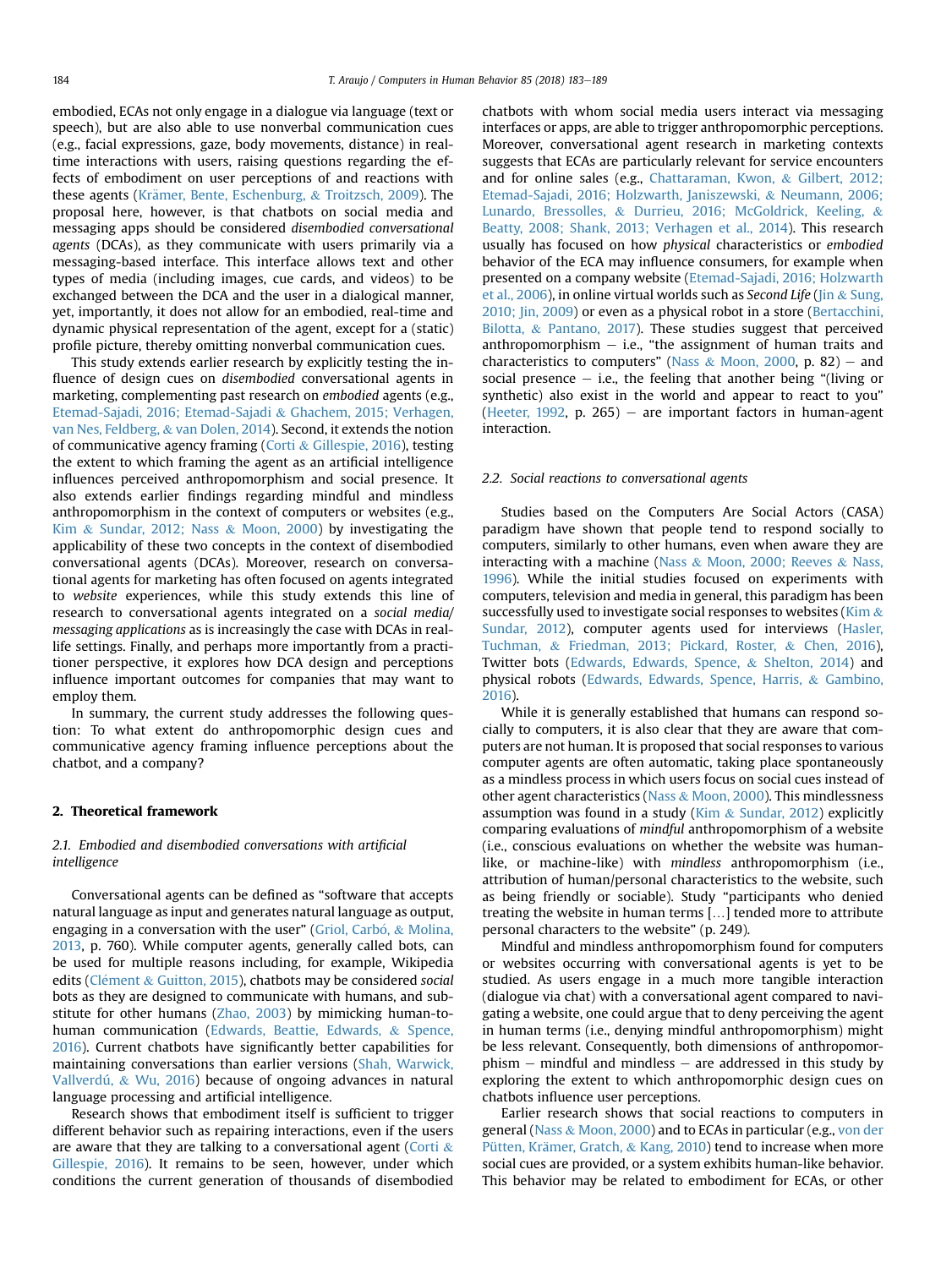human-like qualities in text messages for DCAs ([Holtgraves, Ross,](#page-7-0) [Weywadt,](#page-7-0) & [Han, 2007\)](#page-7-0). Linguistic cues (e.g., language style) and the name of the agent (e.g., human vs. machine-like name) might influence anthropomorphic perceptions, since even minimal cues can influence the extent to which humans identify with computer agents ([Xu](#page-7-0) & [Lombard, 2017](#page-7-0)). Linguistic cues affect social percep-tions of websites [\(Sah](#page-7-0)  $\&$  [Peng, 2015\)](#page-7-0) and language style can be manipulated to increase friendliness perceptions of virtual customer service agents ([Verhagen et al., 2014\)](#page-7-0). It is proposed that:

H1. Participants interacting with a human-like agent will perceive the agent more in human terms of (a) mindless anthropomorphism and (b) mindful anthropomorphism compared to participants interacting with a machine-like agent.

Earlier research [\(Xu](#page-7-0)  $&$  [Lombard, 2017](#page-7-0)) explored the concept of social presence causing consumers to put less emphasis on (or even fail to notice) the role of technology and perceive that they are engaging in conversations with an actual social entity. Similar to perceived anthropomorphism, the usage of human-like cues might also positively influence social presence. It is proposed that:

H2. Participants interacting with a human-like agent will perceive the agent as having stronger levels of social presence in comparison to participants interacting with a machine-like agent.

Perceptions about the conversational agent may not only be influenced by anthropomorphic design cues during the conversation but also by the manner in which the agent is introduced before the conversation. Perspectives about an interaction partner can be influenced by the manner in which the communicative agency of the entity is framed when introduced, as commonly done in experiments that prime participants to "believe that they are engaging a fully-autonomous agent when in reality the agent is human-controlled (…) or priming them to believe that they are engaging a real person when they are in reality interacting with an agent" [\(Corti](#page-6-0) & [Gillespie, 2016,](#page-6-0) p. 434). This priming effect could influence subsequent perceptions about a communicative agent. This raises the following question:

RQ1. To what extent does communicative agency framing influence the relationship between interacting with a human-like (vs. machine-like) agent and (a) mindful anthropomorphism, (b) mindless anthropomorphism and (c) social presence?

2.3. Agent influence on company attitudes, emotional connection and satisfaction

Given the increased relevance of technology for service encounters (Larivière et al., 2017), chatbots might influence how consumers perceive the company itself.

Earlier research [\(Vendemia, 2017\)](#page-7-0) suggests that personalization and responsiveness are important aspects of interactivity on social media, and influence attitudes toward a company. Do bots  $-$  even if able to tailor content towards a specific social media user  $-$ create feelings of social connectedness necessary for relationshipbuilding? This study addresses this question by investigating the effects of anthropomorphic design cues, perceived anthropomorphism and social presence on overall attitudes, emotional connection and satisfaction that consumers feel with the company, especially during a service encounter.

Social presence, in particular, has been found to be an important factor not only when considering computer agents in a general context [\(Xu](#page-7-0) & [Lombard, 2017](#page-7-0)), but also for outcomes related to interactions with companies in service encounters. For example, the level of social presence attributed to embodied avatars

displayed on company websites had a significant influence on trust of website information and its emotional appeal [\(Etemad-Sajadi,](#page-6-0) [2016\)](#page-6-0). Social presence has been found to be an important driver for trust and intentions to purchase online [\(Cyr, Hassanein, Head,](#page-6-0) & [Ivanov, 2007; Lu, Fan,](#page-6-0) & [Zhou, 2016](#page-6-0)), as well as an important predictor of trust of recommendation agents [\(Hess, Fuller,](#page-7-0) & [Campbell,](#page-7-0) [2009\)](#page-7-0). Moreover, social presence influences the satisfaction that consumers feel about the service encounter ([Verhagen et al., 2014\)](#page-7-0). Consequently, this study addresses the following question:

RQ2. To what extent do perceived anthropomorphism and social presence mediate the influence of anthropomorphic design cues on consumer perceptions of a company (attitude toward the company, satisfaction and emotional connection)?

# 3. Methods

# 3.1. Design and overview of the procedure

The research questions and hypotheses were tested with a 2 (anthropomorphic vs. non-anthropomorphic agent) X 2 (intelligent frame X neutral frame) between-subjects design. Participants in the experiment first answered a set of demographic questions and an attention check, then were instructed to interact with a virtual agent as if they were in Facebook Messenger, and asked to change the address of a fictitious order of flowers that they had done on an online store. The instructions indicated that the participant was to interact with the virtual agent for no more than 3 min, and to continue to the next question regardless of whether the address change was successful, or not. The participants then answered questions regarding their perceptions about the virtual agent and the company.

# 3.2. Stimuli

Agent. The anthropomorphic agent was designed to interact with the participant using informal language, had a human name (Emma), and the participant was requested to initiate and finalize the interaction using dialogical cues usually associated with human to human communication (e.g., hello and good bye). The nonanthropomorphic agent was designed to interact with the participant using formal/computer-like language, had a non-human name (ChatBotX), and the participant initiated and finalized the interaction using dialogical cues associated with human-computer interactions (e.g., start and quit).<sup>1</sup> Considering that the focus of this study is on exploring the effects of interacting with disembodied agents, the agents had no profile pictures, and interacted with participants only with text (as shown in [Fig. 1\)](#page-4-0).

Frame. Before starting the interaction with the chatbots, the participants read a set of instructions indicating the task they needed to complete. In these instructions, participants exposed to the intelligent frame condition were told that they were to engage with "a virtual agent powered by artificial intelligence (AI)", which "uses machine learning and AI technology to engage in conversations automatically". Participants exposed to the neutral frame were only told that they were to engage with a "virtual agent".

# 3.3. Participants

A total of 207 participants took part in the experiment, and were recruited with a Facebook snowball sample  $(N = 29)$ , among

 $1$  Both chatbots were built in Python, used API.ai for natural language processing, and were published using the Microsoft Bot Framework.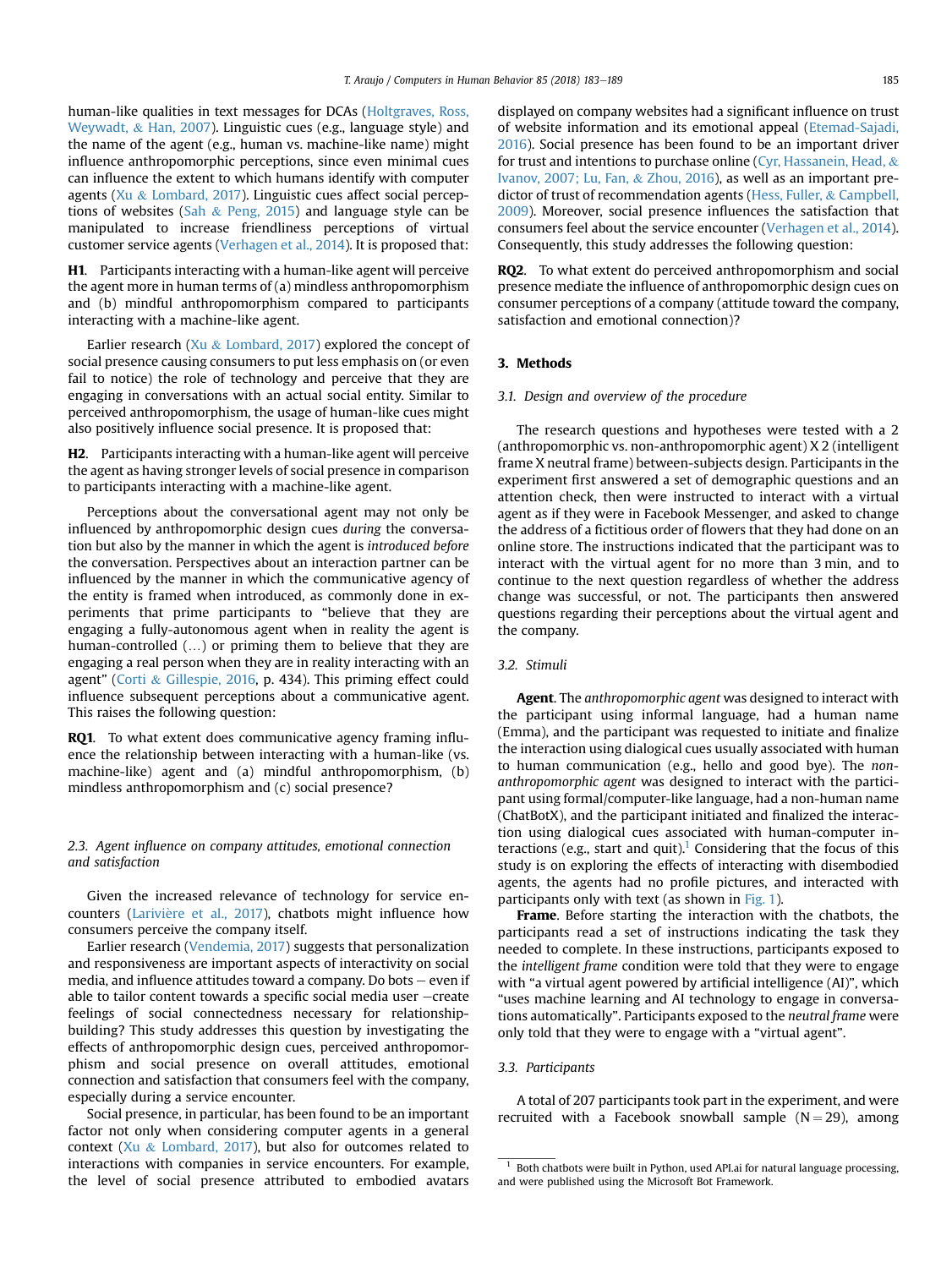<span id="page-4-0"></span>

Fig. 1. Chat interface in which participants interacted with the agent (Human-like agent shown).

students of a large Western-European university ( $N = 48$ ), and among Amazon Mechanical Turk (MTurk) workers located in the United States ( $N = 130$ ). Students received research credits in exchange for their participation, and MTurk workers were paid between \$2.50 and \$3. The final sample was composed of 175 responses, as 8 (3.9%) responses were incomplete or unfinished, 2 (0.9%) did not provide informed consent, 6 (2.9%) failed the attention check, 10 (4.8%) were duplicate responses by MTurk workers (only the first response was considered), and 6 (2.9%) could not have their conversation logs retrieved due to incorrect responses. The sample was composed of 48% females, and the average age was 31.4 years ( $SD = 10.35$ ).

## 3.4. Measures

Mindful and Mindless Anthropomorphism. Mindful anthropomorphism was measured using the items by [Powers and Kiesler](#page-7-0) [\(2006\)](#page-7-0), asking the participant about their perception regarding the chatbot when it comes to being human or machine-like, natural or unnatural and lifelike or artificial, along 7-point semantic differential scales. The items were averaged to form an index  $(M = 3.59, SD = 1.73, \alpha = 0.90)$ . Mindless anthropomorphism used the scale proposed by [Kim and Sundar \(2012\),](#page-7-0) with participants evaluating, on a 10-point scale, the extent to which the adjectives likeable, sociable, friendly and personal described the chatbot  $(M = 5.86, SD = 2.48, \alpha = 0.91).$ 

Social Presence. Seven items adapted from [Lee, Jung, Kim, and](#page-7-0) [Kim \(2006\)](#page-7-0) were used to measure social presence on a 10-point scale. Example items included How much did you feel as if you were interacting with an intelligent being?, How much did you feel as if you were alone?, How much did you feel as if [Chatbot name] was responding to you?, among others ( $M = 6.20$ ,  $SD = 2.11$ ,  $\alpha = 0.90$ ).

Company perceptions. General attitudes were measured with a scale adapted from [Becker-Olsen \(2003\),](#page-6-0) using five semanticdifferential measures across a 7-point scale asking the participant to rate their attitudes towards the company  $(M = 5.67, SD = 1.54,$  $\alpha = 0.96$ ) along good/bad, favorable/unfavorable, satisfactory/unsatisfactory, negative/positive, disliked/liked. Satisfaction with the company was measured using a three-item scale adapted from [Maxham](#page-7-0) [and Netemeyer \(2002\)](#page-7-0) with the items: In my opinion, [Company Name] provided a satisfactory resolution to my request on this particular occasion, I am not satisfied with [Company Name]'s handling of this particular request, and Regarding this particular event (changing the address of an order via chat), I am satisfied with [Company Name] ( $M = 5.84$ , SD = 1.38,  $\alpha = 0.90$ ). Finally, emotional connection with the company was measured using two items adapted from [Christodoulides, De Chernatony, Furrer, Shiu, and](#page-6-0) [Abimbola \(2006\)](#page-6-0) emotional connection brand equity scale: I feel like [Company Name] actually cares about me and I feel as though [Company Name] really understands me  $(M = 4.34, SD = 1.63,$  $\alpha = 0.90$ ). Both satisfaction and emotional connection were measured across a 7-point scale.

**Problem Resolution.** Finally, conversation logs were inspected to determine whether the address was actually changed, leading to problem resolution (91% success), which was added as a control variable.

# 4. Results

### 4.1. The influence of anthropomorphic cues and AI frame

A series of two-way analyses of covariance (ANCOVAs) were conducted to compare the effects of human-like vs. machine-like agent and intelligent vs. neutral agency framing on mindless anthropomorphism, mindful anthropomorphism and social presence. Gender, age and problem resolution were included as covariates in all analyses.

Mindless anthropomorphism. The main effect for type of agent (human vs. machine-like) was significant for mindless anthropomorphism,  $F(1, 168) = 15.34$ ,  $p < .001$ , with the human-like agent having significantly higher levels of mindless anthropomorphism than the machine-like agent according to pairwise comparisons with Bonferroni adjustments ( $M_{difference} = 1.39$ ,  $SE = 0.36$ , p < .001). This provides support to H1a. Agency framing was not significant, F  $(1, 168) = 0.44$ , p = .50, but the interaction between agency framing and agent type was,  $F(1, 168) = 8.61$ , p < .01. Pairwise comparisons with Bonferroni adjustment indicate that, for machine-like agents, participants exposed to the intelligent frame report significantly lower levels of mindless anthropomorphism when compared to participants exposed to the neutral frame  $(M_{difference} = 1.29,$  $SE = 0.50$ ,  $p < .01$ ), whereas for participants interacting with human-like agents these differences are not significant  $(M_{differ}$  $_{ence} = 0.82$ ,  $SE = 0.52$ ,  $p = .12$ ).

Mindful anthropomorphism. The main effect for type of agent (human vs. machine-like) was significant for mindful anthropomorphism,  $F(1, 168) = 22.61$ , p < .001, with the human-like agent having significantly higher levels of mindful anthropomorphism than the machine-like agent ( $M_{difference} = 1.17$ ,  $SE = 0.25$ , p < .001). This provides support to H1b. Agency framing was not significant, F  $(1, 168) = 0.002$ ,  $p = .97$ , but the interaction between agency framing and agent type was nearly significant,  $F(1, 168) = 3.85$ ,  $p = .052$ . Pairwise comparisons with Bonferroni adjustment indicate that, when comparing the intelligent frame with the neutral frame for each type of agent separately (human-vs. machine-like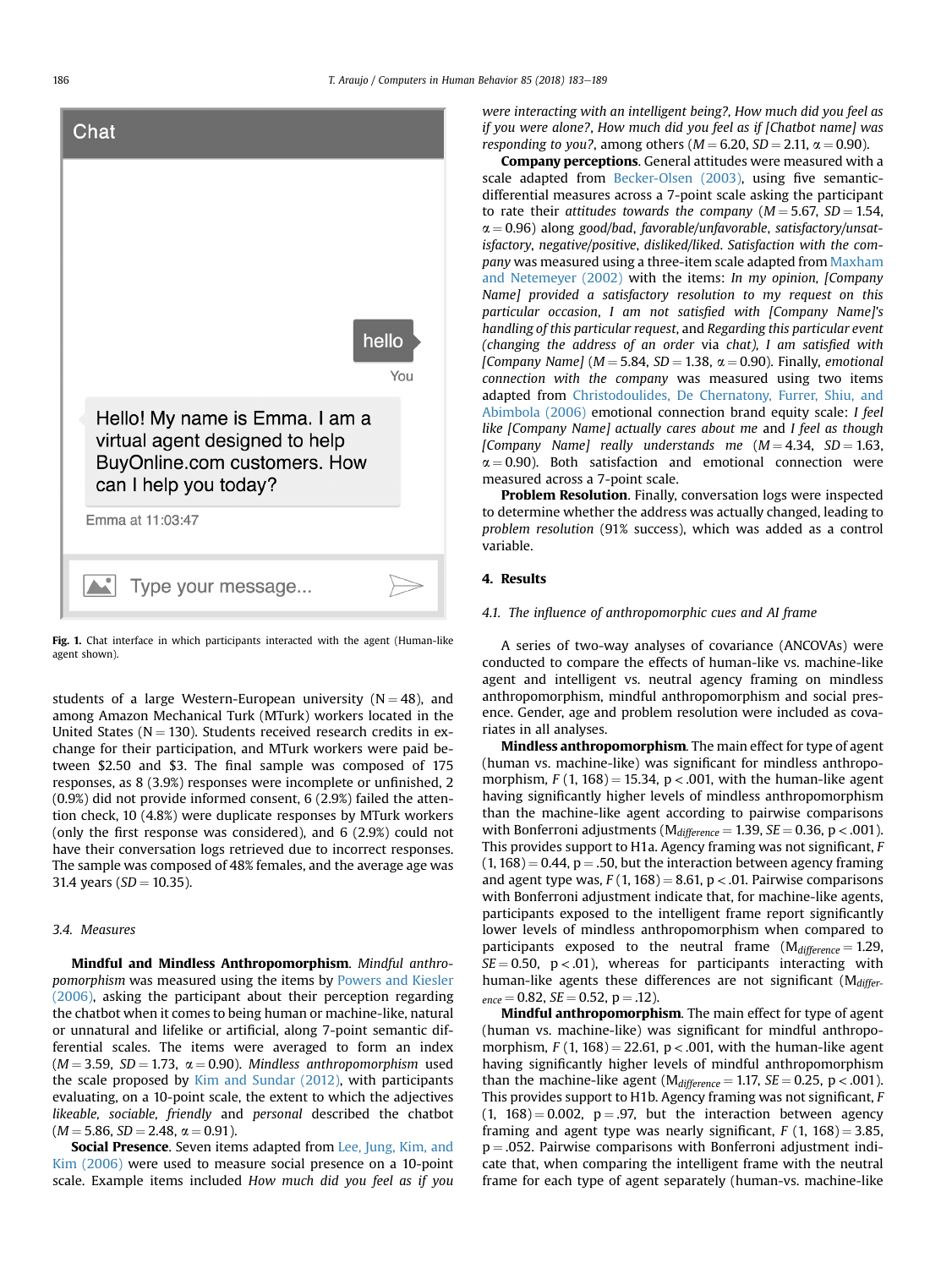agent), the differences are not significant. However, when looking exclusively at the intelligent frame, and comparing agents (humanvs. machine-like), the human-like agent has significantly higher levels of mindful anthropomorphism than the machine-like agent  $(M_{difference} = 1.65, SE = 0.34, p < .001).$ 

Social presence. The main effect for type of agent (human vs. machine-like) was not significant for social presence, F (1,  $168$ ) = 1.03, p = .31. This does not provide support to H2. Agency framing was also not significant,  $F(1, 168) = 0.58$ , p = .45. However, the interaction between agency framing and agent type was significant,  $F(1, 168) = 4.99$ , p < .05. Pairwise comparisons with Bonferroni adjustment only indicate significant differences between the agents (human vs. machine-like) in social presence when the intelligent frame is used, with the human-like agent being attributed higher levels of social presence than the machine-like agent  $(M<sub>difference</sub> = 1.03, SE = 0.43, p < .05)$ . Moreover, when machine-like agents are used, the intelligent frame is associated with significantly lower levels of social presence than the neutral frame  $(M<sub>difference</sub> = 0.95, SE = 0.44, p < .05).$ 

Table 1 summarizes the influence of anthropomorphic cues and frame type on mindful and mindless perceptions of anthropomorphism, and on social presence.

# 4.2. The relevance of anthropomorphism and social presence on company perceptions

Next, to investigate the role of mindful and mindless anthropomorphism and social presence as mediators between anthropomorphic design cues and perceptions about the company, three mediation analyses were conducted using the Hayes' PROCESS macro v. 2.16.3 [\(Hayes, 2013\)](#page-7-0). This method employs observed variable OLS regression path analysis and allows for the estimation of direct and indirect effects of multiple mediators. Model 4 of the macro was used, with agent type included as the predictor (coded as a binary variable, with human-like agent set as 1, machine-like agent as 0), mindless and mindful anthropomorphism and social presence as parallel mediators, and each of the company perceptions (i.e., attitudes towards the company, emotional connection with the company, and satisfaction) as dependent variables in separate models. For all models, 10,000 bootstrap samples were used, and bias-corrected bootstrap confidence at 95% interval are reported. Age, gender, problem resolution and intelligent frame were included as covariates (both for the mediators and for the dependent variable).

Attitude towards the company. The mediation model shows no significant direct (effect =  $-0.030$ , SE = 0.145, CI =  $-0.316 - 0.256$ ) or total effects (effect  $= 0.205$ , SE  $= 0.187$ , CI  $= -0.164 - 0.574$ ) from anthropomorphic cues on attitude towards the company, considering that 0 was included in the bootstrapped confidence intervals.

| When it comes to the indirect effects, the model also did not show        |
|---------------------------------------------------------------------------|
| significant effects for mindless anthropomorphism (effect $= 0.050$ ,     |
| $SE = 0.072$ , $CI = -0.063 - 0.228$ ), mindful anthropomorphism (ef-     |
| fect = 0.050, SE = 0.082, CI = $-0.103-0.217$ ), social presence (ef-     |
| fect = 0.135, SE = 0.118, CI = $-0.081 - 0.380$ or total indirect effects |
| (effect = 0.235, SE = 0.148, CI = $-0.047 - 0.532$ ).                     |

(effect = 0.235, SE = 0.148, CI =  $-0.047-0.532$ ).<br>**Emotional connection with the company**. The mediation model shows significant direct (effect  $= 0.302$ ,  $SE = 0.053$ ,  $CI = 0.198 - 0.407$ , total indirect (effect = 0.231,  $SE = 0.047$ ,  $CI = 0.144 - 0.328$  and total effects (effect = 0.533, SE = 0.041,  $CI = 0.452-0.615$ ) of anthropomorphic cues on emotional connection with the company. When it comes to specific indirect effects, only social presence (effect =  $0.242$ , SE =  $0.050$ , CI =  $0.150-0.350$ ) is significant, whereas the indirect effects for mindless (ef $fect = -0.021$ ,  $SE = 0.045$ ,  $CI = -0.109 - 0.067$  and mindful anthropomorphism (effect = 0.010, SE = 0.033, CI =  $-0.055-0.074$ ) were not significant.

Satisfaction with the company. The mediation model shows no significant direct (effect =  $0.225$ , SE =  $0.166$ , CI =  $-0.103 - 0.553$ ) or total effects (effect  $= 0.298$ ,  $SE = 0.182$ ,  $CI = -0.062 - 0.658$ ) of anthropomorphic cues on satisfaction with the company. The total indirect effect (effect =  $0.073$ , SE =  $0.124$ , CI =  $-0.162-0.325$ ) was not significant, as were the specific indirect effects, including social presence (effect =  $0.134$ , SE =  $0.118$ , CI =  $-0.092-0.380$ ), mindless  $(\text{effect} = -0.034, \text{ SE} = 0.077, \text{ CI} = -0.202 - 0.108) \text{ and mindful}$ anthropomorphism (effect  $= -0.027$ ,  $SE = 0.089$ ,  $CI = -0.212 - 0.145$ ).

## 5. Discussion

This study aimed at understanding the extent to which anthropomorphic design cues and communicative agency framing influence perceptions about DCAs and how these perceptions, in turn, influence company-related outcomes. DCAs in the form of chatbots are increasingly present in social media and messaging apps, yet knowledge of their performance is still lacking and their potential effects on company-related outcomes remain largely unexplored. Moreover, this investigation addresses gaps in the literature on conversational agents, especially when it comes to these agents being disembodied and available in social media and messaging applications (instead of virtual worlds or websites). It contributes to the understanding of the effects of anthropomorphic design cues on mindful or mindless anthropomorphism, and social presence. The results of an experiment using actual chatbots in a messaging interface built the same technology used in real-life consumer interactions provide several key findings.

The first key finding of this study is regarding the influence of anthropomorphic design cues in how the chatbot is perceived. The usage of human-like language or name were sufficient to increase

|--|--|

Influence of anthropomorphic cues and frame type.

| Hypothesis/RQ                                                                    | Findings                                                                                                                                                                                                                                            |
|----------------------------------------------------------------------------------|-----------------------------------------------------------------------------------------------------------------------------------------------------------------------------------------------------------------------------------------------------|
| H <sub>1</sub> a. Human-like agent $\rightarrow$ mindless<br>anthropomorphism    | Supported. Human-like agent associated with higher levels of mindless anthropomorphism than machine-like agent.                                                                                                                                     |
| H <sub>1</sub> b, Human-like agent $\rightarrow$ mindful<br>anthropomorphism     | Supported. Human-like agent associated with higher levels of mindful anthropomorphism than machine-like agent.                                                                                                                                      |
| H2. Human-like agent $\rightarrow$ social presence                               | Not supported. Differences between human- and machine-like agents not significant.                                                                                                                                                                  |
| RQ1a. Intelligent agency framing $\rightarrow$ mindful<br>anthropomorphism       | No differences in main effects. Human-like agent associated with higher levels of mindful anthropomorphism when<br>intelligent frame is used compared to machine-like agent.                                                                        |
| RQ1b. Intelligent agency framing (AI) $\rightarrow$<br>mindless anthropomorphism | No differences in main effects. Intelligent frame associated with lower levels of mindless anthropomorphism than<br>neutral frame for machine-like agents.                                                                                          |
| RQ1c. Intelligent agency framing $(AI) \rightarrow$ social<br>presence           | No differences in main effects. Social presence higher for human-than machine-like agent when intelligent frame used.<br>Among machine-like agents, intelligent frame associated with lower levels of social presence compared to neutral<br>frame. |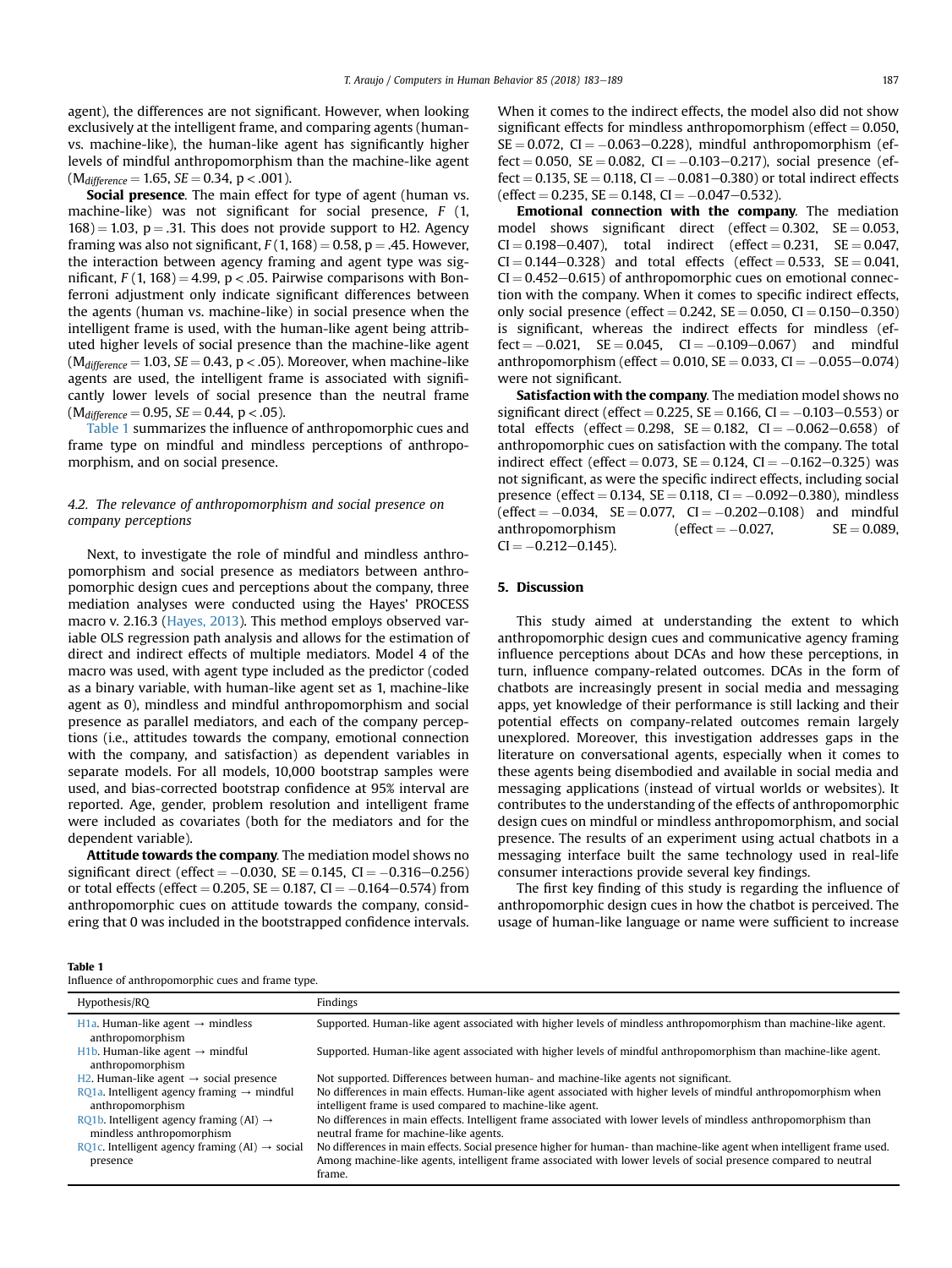<span id="page-6-0"></span>perception of the agent as being human-like. This effect was found both for mindless and for mindful anthropomorphism, yet no differences were found in social presence between the human-like and the machine-like agent. These results are meaningful for several reasons. First, in line with earlier research on computers in general ([Nass](#page-7-0) & [Moon, 2000\)](#page-7-0) and websites [\(Kim](#page-7-0) & [Sundar, 2012](#page-7-0)), the presence of anthropomorphic cues did trigger stronger perceptions of mindless anthropomorphism. However, unlike the earlier investigations ([Kim](#page-7-0) & [Sundar, 2012\)](#page-7-0), the human-like cues also triggered higher perceptions of mindful anthropomorphism. This conforms with earlier conversational agent research indicating that machines are perceived as being human-like when they have a character [\(Warwick](#page-7-0) & [Shah, 2016](#page-7-0)), reinforcing the importance of anthropomorphic cues. Moreover, this potentially suggests that users have less of an issue attributing anthropomorphic qualities mindfully to conversational agents than to websites and computers, and may see these agents as a different type of interaction partner. Second, these results reinforce earlier findings indicating that human-like cues are also relevant when agents are disembodied ([Holtgraves et al., 2007](#page-7-0)), highlighting that embodiment is not a precondition for an agent to be perceived as human-like. Third, it was striking that there were no significant differences in social presence between the human-like and the machine-like conditions. While the differences were significant in combination with the usage of the intelligent frame, this in itself seems to point to the notion that the interaction style (dialogue) and the medium (messaging interface) may be sufficient to trigger social presence.

The second set of this study's findings is related to the influence of communicative agency framing. Given the increased popular awareness of artificial intelligence, the extent to which framing the chatbot as intelligent might influence perceptions about the agent. The results indicate that adopting an intelligent frame does reduce perceptions of mindless anthropomorphism for machine-like agents, yet no such difference was found for the human-like agent. One reason for this might be that human-like cues were more important for participants when evaluating the agent and, when they were absent, as is the case of the machine-like agent, framing the agent as artificial intelligence would make the participants more aware that the interaction partner was a machine. Interestingly, these patterns were not found for mindful anthropomorphism, when participants had to consciously judge how machine-like or human-like their interaction partner was. Future research should explore this further, and compare how framing the communicative agency from the chatbot in different ways may also influence these perceptions.

The third set of this study's findings relates to how design cues and perceptions about the agent influence perceptions of companies. The most important effects found relate to the emotional connection that consumers feel with the company. The usage of human-like cues had significant influence on emotional connection. This finding provides initial evidence that bots, when using human-like cues, can have a positive effect on relationship building. Moreover, when considering the mediators, only social presence was found to be significant, thus highlighting the importance of the concept not only in a general context (e.g. [\(Xu](#page-7-0) & [Lombard, 2017](#page-7-0)), or for embodied agents (Etemad-Sajadi, 2016), but also for DCAs in the service context. Interestingly, the same effects were not seen for satisfaction with the service provided, and attitudes towards the company. Future research should investigate this further, by for example taking into account how factors such as task complexity and familiarity with the company may also influence the process.

This study has certain limitations. First, participants interacted with the chatbot in a messenger-like interface, being asked to complete a task and evaluate a fictitious online commerce company. While this design aimed at maximizing the validity of the study, future research should refine these results by evaluating how conversational agents may impact perceptions of actual companies, to which consumers may already have preexisting expectations and attitudes. Second, while all measurement scales were derived from earlier research and had high levels of reliability, continued effort should be taken to find new methods, as recommended by earlier research [\(Kim](#page-7-0) & [Sundar, 2012](#page-7-0)), to measure social presence and anthropomorphism. Third, a part of the sample was recruited among Mechanical Turk workers. While recruiting respondents using this method is increasingly done in communication research ([Sheehan, 2018\)](#page-7-0), these workers may not be representative of typical users of consumer websites. While this may be less of an issue for the present study, given that the low cost and relatively low involvement levels of the type of product and of website used as stimuli (an online store for flower delivery), future research should consider additional recruitment methods, especially when extending these findings towards higher involvement and/or higher cost products. Finally, the task given to participants was relatively easy, and had a high success rate (91%). Future research should extend our findings by evaluating tasks of increasing complexity. These limitations notwithstanding, the results of this study extend current theoretical knowledge about disembodied conversational agents in a marketing context, and help address current practical challenges related to chatbot implementation for service encounters in social media and messaging platforms.

# Funding

This work was supported by the Amsterdam School of Communication Research (ASCoR), University of Amsterdam.

### References

- Becker-Olsen, K. L. (2003). And now, a word from our sponsor-a look at the effects of sponsored content and Banner advertising. Journal of Advertising, 32(2), 17-32. [https://doi.org/10.1080/00913367.2003.10639130.](https://doi.org/10.1080/00913367.2003.10639130)
- Bertacchini, F., Bilotta, E., & Pantano, P. (2017). Shopping with a robotic companion. Computers in Human Behavior. <https://doi.org/10.1016/j.chb.2017.02.064>.
- Chattaraman, V., Kwon, W.-S., & Gilbert, J. E. (2012). Virtual agents in retail web sites: Benefits of simulated social interaction for older users. Computers in Human Behavior, 28(6), 2055-2066. [https://doi.org/10.1016/j.chb.2012.06.009.](https://doi.org/10.1016/j.chb.2012.06.009)
- Christodoulides, G., De Chernatony, L., Furrer, O., Shiu, E., & Abimbola, T. (2006). Conceptualising and measuring the equity of online brands. Journal of Marketing Management, 22(7-8), 799-825. [https://doi.org/10.1362/](https://doi.org/10.1362/026725706778612149) [026725706778612149](https://doi.org/10.1362/026725706778612149).
- Clement, M., & Guitton, M. J. (2015). Interacting with bots online: Users' reactions to actions of automated programs in Wikipedia. Computers in Human Behavior, 50, 66e75. [https://doi.org/10.1016/j.chb.2015.03.078.](https://doi.org/10.1016/j.chb.2015.03.078)
- Corti, K., & Gillespie, A. (2016). Co-constructing intersubjectivity with artificial conversational agents: People are more likely to initiate repairs of misunderstandings with agents represented as human. Computers in Human Behavior, 58, 431-442. [https://doi.org/10.1016/j.chb.2015.12.039.](https://doi.org/10.1016/j.chb.2015.12.039)
- Cyr, D., Hassanein, K., Head, M., & Ivanov, A. (2007). The role of social presence in establishing loyalty in e-Service environments. Interacting with Computers, 19(1), 43-56. [https://doi.org/10.1016/j.intcom.2006.07.010.](https://doi.org/10.1016/j.intcom.2006.07.010)
- Edwards, C., Beattie, A. J., Edwards, A., & Spence, P. R. (2016). Differences in perceptions of communication quality between a Twitterbot and human agent for information seeking and learning. Computers in Human Behavior, 65, 666–671. <https://doi.org/10.1016/j.chb.2016.07.003>.
- Edwards, A., Edwards, C., Spence, P. R., Harris, C., & Gambino, A. (2016b). Robots in the classroom: Differences in students' perceptions of credibility and learning between "teacher as robot" and robot as teacher. Computers in Human Behavior, 65, 627-634. <https://doi.org/10.1016/j.chb.2016.06.005>
- Edwards, C., Edwards, A., Spence, P. R., & Shelton, A. K. (2014). Is that a bot running the social media feed? Testing the differences in perceptions of communication quality for a human agent and a bot agent on Twitter. Computers in Human Behavior, 33, 372-376. [https://doi.org/10.1016/j.chb.2013.08.013.](https://doi.org/10.1016/j.chb.2013.08.013)
- Elsner, N. (2017). KAYAK mobile travel Report: Chatbots in the UK. Retrieved May 19, 2017, from [https://www.kayak.co.uk/news/mobile-travel-report-2017/.](https://www.kayak.co.uk/news/mobile-travel-report-2017/)
- Etemad-Sajadi, R. (2016). The impact of online real-time interactivity on patronage intention: The use of avatars. Computers in Human Behavior, 61, 227-232. [https://doi.org/10.1016/j.chb.2016.03.045.](https://doi.org/10.1016/j.chb.2016.03.045)
- Etemad-Sajadi, R., & Ghachem, L. (2015). The impact of hedonic and utilitarian value of online avatars on e-service quality. Computers in Human Behavior, 52, 81-86. [https://doi.org/10.1016/j.chb.2015.05.048.](https://doi.org/10.1016/j.chb.2015.05.048)